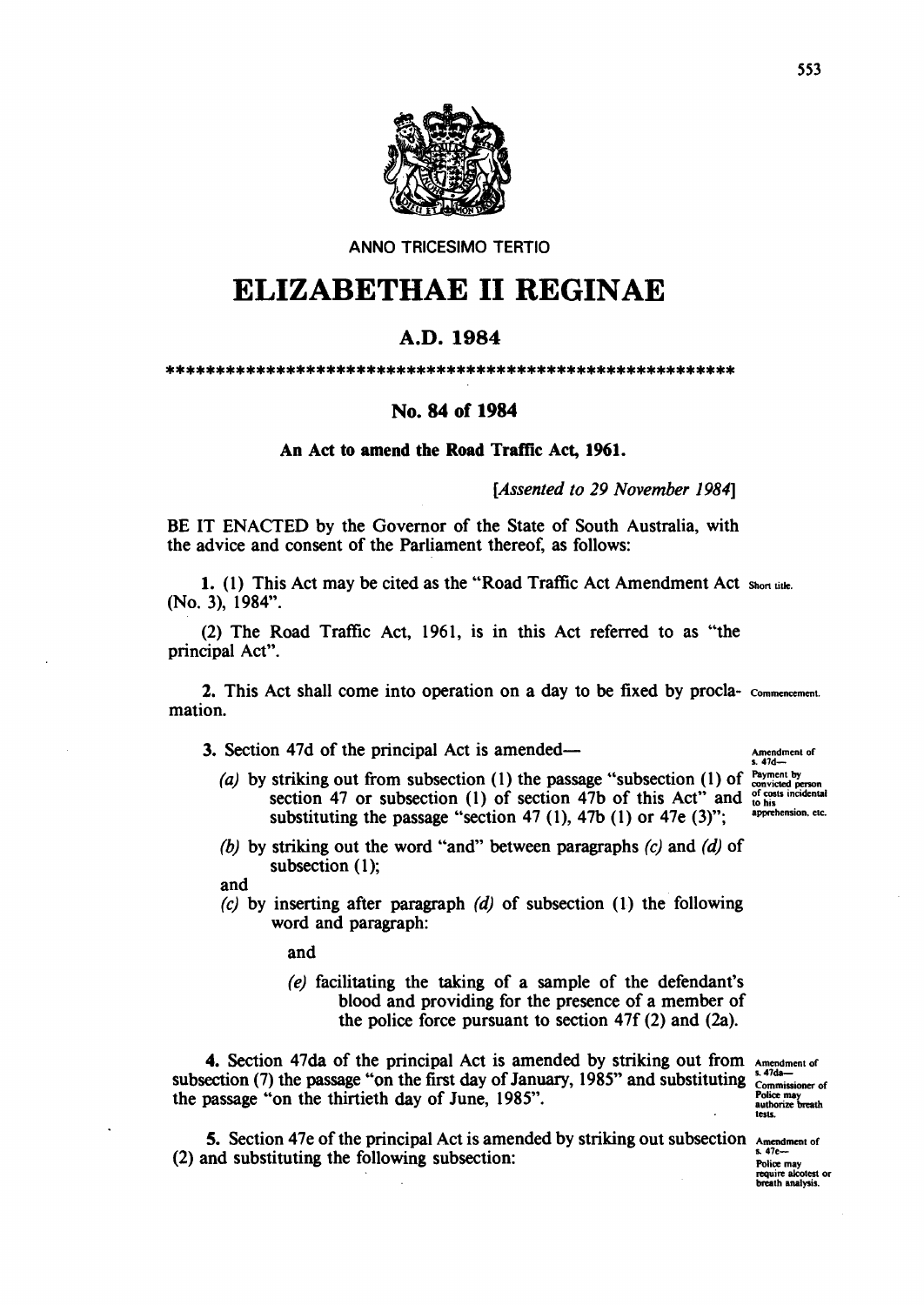Amendment of<br>s. 47f-Right of person<br>to request blood<br>test.

(2) An alcotest or breath analysis must be performed within two hours after the occurrence of the event giving rise to the belief referred to in subsection (1).

6. Section 47f of the principal Act is amended by striking out subsections (1) and (2) and substituting the following subsections:

(1) A person required in accordance with this Act to submit to a breath analysis may request of a member of the police force that a sample of his blood be taken by a medical practitioner.

(2) Where a request is made by a person under subsection (1), a member of the police force shall do all things reasonably necessary to facilitate the taking of a sample of the person's blood-

(a) by a medical practitioner nominated by the person;

or

- $(b)$  if-
- (i) it becomes apparent to the member of the police force that there is no reasonable likelihood that a medical practitioner nominated by the person will be available to take the sample within one hour of the time of the request at some place not more than ten kilometres distant from the place of the request;

or

(ii) the person does not nominate a particular medical practitioner,

by any medical practitioner who is available to take the sample.

- (2a) The taking of a sample of blood pursuant to this section-
	- (a) shall be carried out by the medical practitioner in the presence of a member of the police force;
	- and
	- *(b)* shall be at the expense of the person from whom the sample is taken.

Amendment of<br>s. 47g-Evidence. ek:.

- 7. Section 47g of the principal Act is amended-
	- (a) by striking out subsection (3c) and substituting the following subsection:

(3c) A certificate purporting to be signed by the Commissioner of Police and to certify that an authorization was issued by the Commissioner of Police under section 47da in the terms specified in the certificate shall, in the absence of proof to the contrary, be proof of the matters so certified.;

- *(b)* by striking out the word "and" occurring between paragraphs *(b)*  and  $(c)$  of subsection  $(5)$ ;
- *(e)* by inserting after paragraph *(e)* of subsection (5) the following word and paragraph:

and